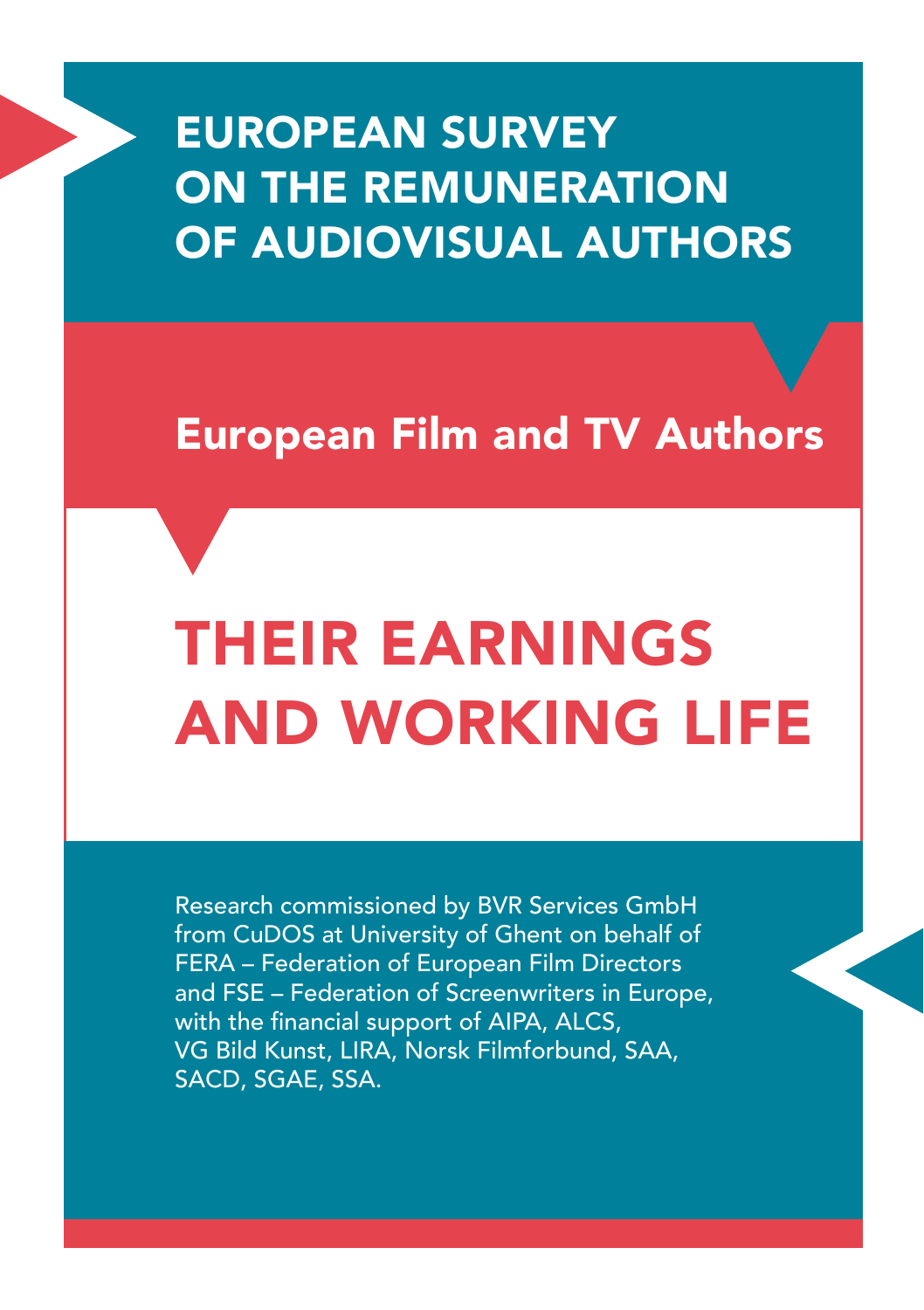# THE SURVEY

1

Until now, no data has been available at EU-level on audiovisual authors' remuneration. This report presents the results from the first ever, comprehensive, Europe-wide research into the economic and social situation of European audiovisual authors.

The survey addresses the members of 57 professional organisations in 26 European countries who are members of the European Federation of Film Directors (FERA) and the Federation of Screenwriters in Europe (FSE) as well as some collective management organisations (CMOs) who are members of the Society of Audiovisual Authors (SAA). Some additional professional organisations for other audiovisual authors were also included 1.

The project was conducted by CuDOS' team from Ghent University's Department of Sociology.

## THE CONTEXT

A little over 30,000 contracts are signed each year for the writing and directing of 11,600 episodes of television fiction and 1,700 feature length films (including 600 feature length documentaries)<sup>2</sup>. This copyright material is at the base of an industry that employs more than 1.2 million Europeans and turns over  $\epsilon$  107.3 billion<sup>3</sup>. Film and television programmes are, on the one hand, the most diverse and on the other the most popular of contemporary arts.

Yet often writers and directors raise concerns about job insecurity, instability of income and poorly paid or even free work. FERA, FSE and SAA believe that this profoundly undermines their capacity to do their best work, to make their best contribution to European cultures and to facilitate the economic growth which the European audiovisual industries are so capable of. This study was conducted to provide facts and figures for this ongoing debate.

#### • Categories of authors :

In total, 3.217 respondents which include screen writers, directors, and other audiovisual authors.

• 26 countries covered : Austria, Belgium, Bulgaria, Croatia, Cyprus, Czech Republic, Denmark, Finland, France, Germany, Greece, Hungary, Iceland, Ireland, Italy, Latvia, Lithuania, Luxembourg, Norway, Poland, Romania, Slovenia, Spain, Sweden, Switzerland, UK. The Netherlands were not included in this study because they had a separate remuneration study in 2017, but their data was made available for comparison.

#### • Good response rate : 23%

•  Representative sample of members of professional organisations in European countries, meaning that established authors are slightly overrepresented, but nevertheless with a good spread of authors in different career stages (22 % emerging and 49% established directors; 17% emerging and 53 % established screenwriters). The larger share of males in the dataset (68 % for directors, 60 % for screenwriters) reflects the situation in the field.

Source : European Audiovisual Observatory

EY study *Creating Growth – Measuring Cultural and Creative Markets in the EU*, December 2014.



2

1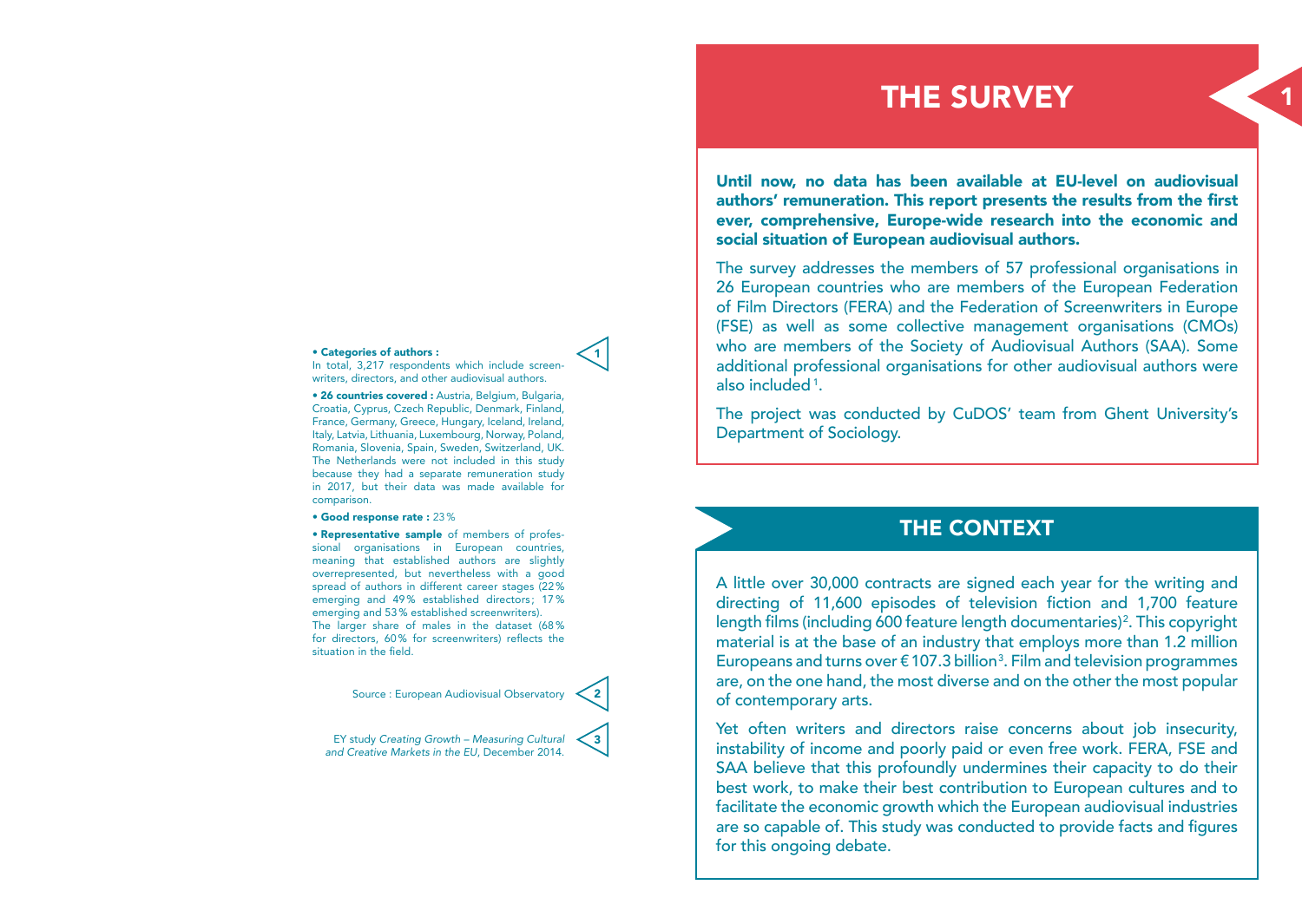## WHO IS THE MEDIAN EUROPEAN AUDIOVISUAL AUTHOR ?

2



## WHO IS THE MEDIAN EUROPEAN AUDIOVISUAL AUTHOR ?





Profile of male and female directors, screenwriters and other audiovisual authors (median values)

|                                                                           | <b>DIRECTOR</b> |             | <b>SCREENWRITER</b> |             | <b>OTHER AV AUTHOR</b> |             |
|---------------------------------------------------------------------------|-----------------|-------------|---------------------|-------------|------------------------|-------------|
|                                                                           | <b>FEMALE</b>   | <b>MALE</b> | <b>FEMALE</b>       | <b>MALE</b> | <b>FEMALE</b>          | <b>MALE</b> |
| <b>Total personal income</b><br>after tax                                 | €18,234         | €26.000     | €27.000             | €30,000     | €23,000                | €25,000     |
| <b>Working hours</b>                                                      | 45              | 45          | 40                  | 40          | 45                     | 45          |
| % share of income from work<br>as an audiovisual author                   | 55%             | 60%         | 95%                 | 90%         | 66%                    | 90%         |
| Income from work as an<br>audiovisual author after tax                    | €12,500         | €18,000     | €23,500             | €25,000     | €18,000                | € 24,000    |
| % income from work as an<br>audiovisual author from<br>secondary sources* | 5%              | 10%         | 10%                 | 11%         |                        |             |
| <b>Level of experience:</b><br><b>Years as author</b>                     | 13 yrs          | 17 yrs      | 12 yrs              | 14 yrs      | 15 yrs                 | 19 yrs      |
| Age                                                                       | 44              | 48          | 44                  | 46          | 45                     | 48          |

Numbers presented here are European medians. Audiovisual authors from low production capacity countries are likely to have considerably lower incomes.

#### AUDIOVISUAL AUTHORS' INCOME STRUCTURE

Audiovisual authors, by definition, create copyright or droits d'auteur by creating original work.

Varying considerably from one Member State to another, authors generally have two main sources of income – upfront payments at contract signature or during the life of the contract, that can include their work in creation, payment for the transfer of rights to contractual counterpart, advance payment or buy-out for share of future exploitation revenues; and, secondly, subsequent secondary payments for repeat screenings of the work (e.g. share of exploitation revenues), and compensation for copyright exceptions.

This essential second source of income stems from two major rights that are collectively managed and result in secondary payments for audiovisual authors in Europe: cable retransmission (Directive 93/83/EEC) and private copying in the countries where levies exist. On a country by country basis, other secondary rights are administered collectively and result in additional payments which are rather important for TV broadcasting in particular (on-demand uses, video sales, rental and public lending, educational uses, etc.).

Secondary payments provide a continuous stream of income to audiovisual authors over the years, based on the success of their work. They even out their income flow in a very unstable environment, and often produce an income in later stages of their careers.

- The profile of a median audiovisual author is 46 years old, has a Master's Degree, has been working as an author for 16 years.
- He/she works 45 hours a week and 80% of their income is generated through work as an audiovisual author.
- He/she earns €19,000 after tax from work as an audiovisual author.
- Including all sources of personal income, he/she earns a total of €25,000 after tax.
- 85% of audiovisual authors work freelance
- 36% of the audiovisual authors are female, 64% are male.

<sup>\*</sup> This percentage is calculated for directors and screenwriters. Other audiovisual authors are excluded because they are almost never paid through secondary payments as they are not widely recognized as audiovisual authors across Europe.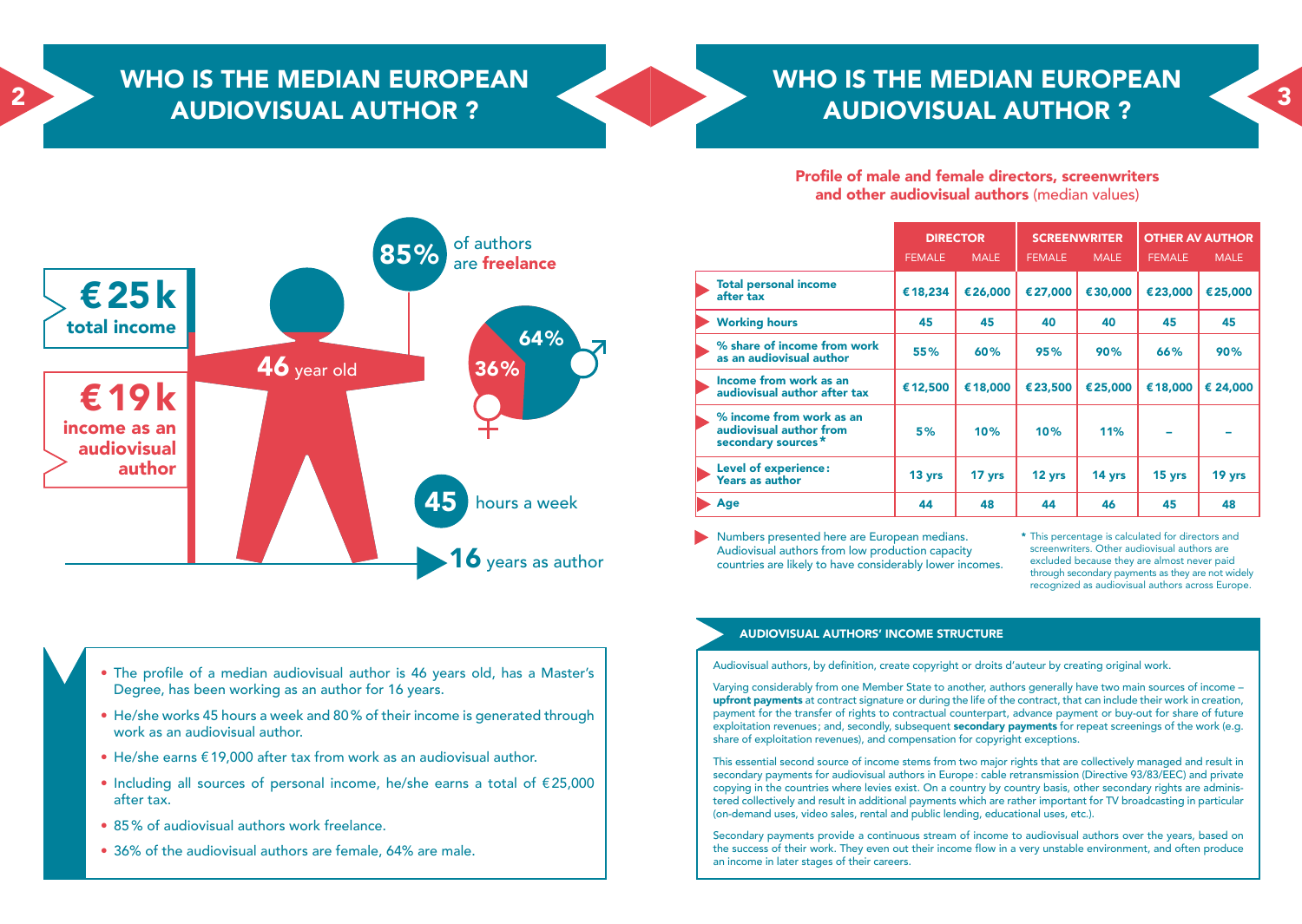### WHAT DOES A CAREER PATH OF A EUROPEAN AUDIOVISUAL AUTHOR LOOK LIKE ? ELIBODEAN ALIDIOVICITAL ALITHOP NUMBER OF A START OF THE OPEN COMPLETED BY A START OF THE OPEN COMPLETED BY A START OF THE OPEN COMPLETED BY A START OF THE OPEN COMPLETED BY A START OF THE OPEN COMPLETED BY A START OF THE



Proportion of total net income coming from primary and secondary payments according to status position\*

## Median annual income from work as an audiovisual author after tax in 2016



\* Only screenwriters and directors. PAYMENT PRIMARY PAYMENT EMERGING IN BETWEEN ESTABLISHED 14  % 49  % 7  % 43  % 17  % 54  %

- Both male and female audiovisual authors have their financial peak around the age of 50.
- The median income from their work as audiovisual authors after tax is €20,750 for females and €29,009 for males.
- This is the income of older respondents who are still in the business after 20 years. Both younger and older audiovisual authors have to get by with significantly less. In older age categories, this is especially problematic for female audiovisual authors.
- Female authors start at the same income level as their male colleagues, but their peak income as well as their income in later years is significantly lower than the income of their male counterparts.
- Continuing distribution of audiovisual work and payments originating mainly from CMOs increase during an author's career. An emerging director or screenwriter receives 7% of his total income from secondary payments. This increases to 14% for in between authors and 17% for established authors.
- This emphasises the important role of secondary payments which are not only an essential aspect of a screenwriter's or director's annual income but also help to even out payments to authors in between contracts. Additionally, their importance increases in the later stage of their careers and in retirement.
- Audiovisual authors also raise issues regarding the online exploitation of audiovisual works. 86% of audiovisual authors indicate that income from these sources are too low.

**SECONDARY**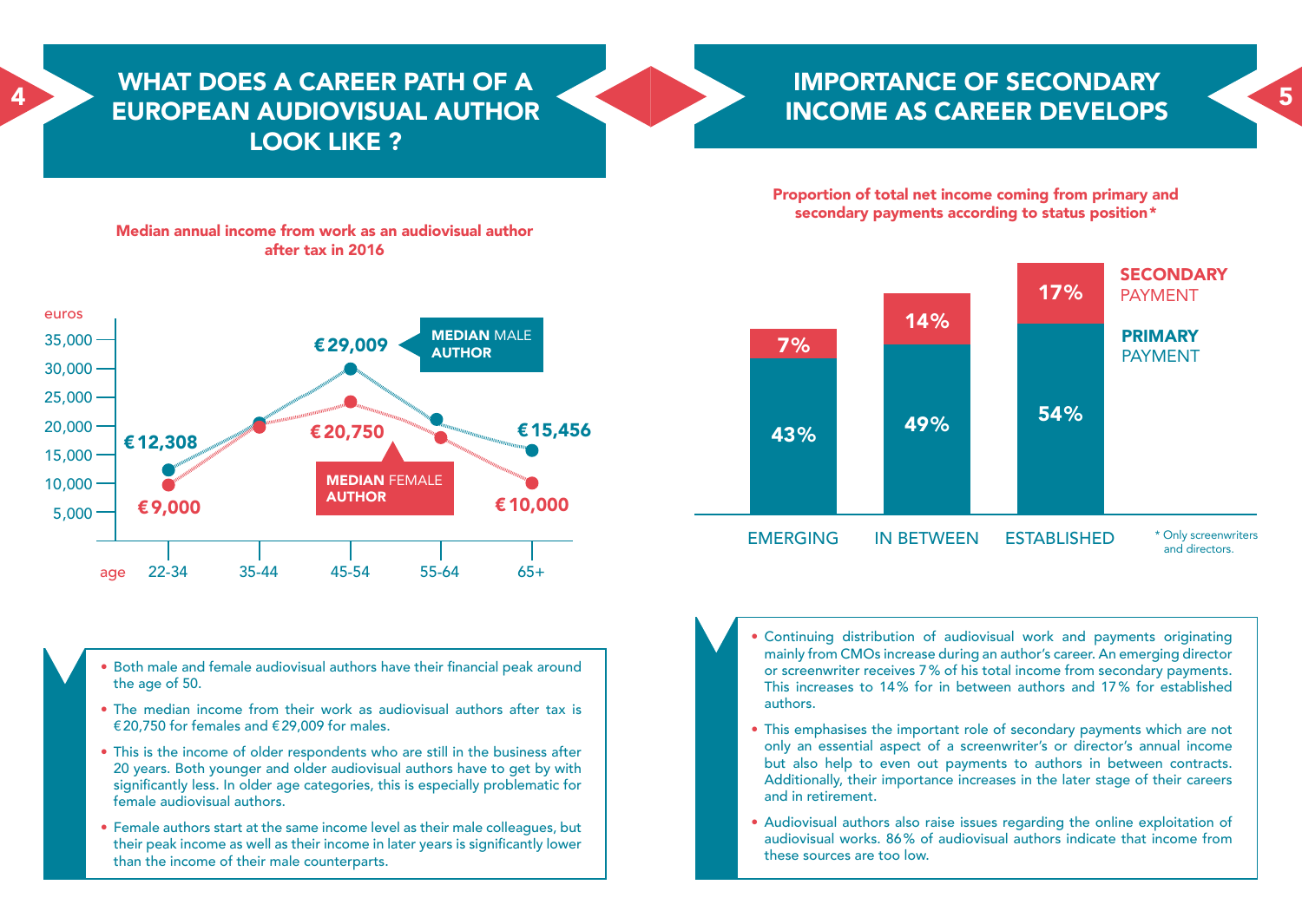## UNPAID WORK, LONG HOURS AND INSTABILITY OF INCOME



#### UNPAID **WORK**

Significant amounts of unpaid work are usual, **especially** during the development and promotion phases. 38% of directors indicate that they did not receive remuneration for project development they undertook in 2016 and 36% were only sometimes remunerated. This means that only 26% of directors are always remunerated for project development. 65% of directors also did not receive any remunerations for promotional work and 15% were only sometimes remunerated.

## LONG **HOURS**

Respondents noted that long hours of work are the norm: half of the authors work more than 45 hours a week.

# **INSTABILITY** OF INCOME

25% of authors indicate that they have difficulties making ends meet with their income. This is especially a problem for emerging authors, 44% of them indicate that they encounter financial difficulties.

Audiovisual authors usually have two or three additional sources of income.

#### OTHER WORK IN THE AUDIOVISUAL SECTOR

#### WORK OUTSIDE THE AUDIOVISUAL SECTOR

RELIANCE ON PARTNER'S INCOME

#### WHAT DO AUTHORS THEMSELVES SAY?

Asked to comment themselves about their situation, two main strands emerged.

Authors are committed to continuing in their chosen profession – 83% (4 out of 5) of audiovisual authors indicate that "even if the life of an audiovisual author is insecure, I wouldn't want to give it up", but that it is extremely difficult to negotiate a good contract.

13,5% of audiovisual authors are satisfied with their job security (65% are explicitly dissatisfied).

Only 30% are confident about their future.

74% are financially insecure.

47% indicate that they would not survive as an audiovisual author without income from other sources.

53% of directors and 48% of screenwriters also teach or give workshops.

34% of directors and 42% of screenwriters have another job outside of the audiovisual sector.

- 66% (2 out of 3; 62% of directors and 73% of screenwriters) indicate that it is difficult for an audiovisual author to "stand up for your rights".
- 81% of audiovisual authors indicate that it is difficult for a young author to bargain a good contract and 56% find it also difficult for an established author.

22% indicate that they never get space to negotiate a contract or an agreement.

This weak bargaining position and absence of contractual freedom is the cause of poor pay and financial instability in Europe's audiovisual authors.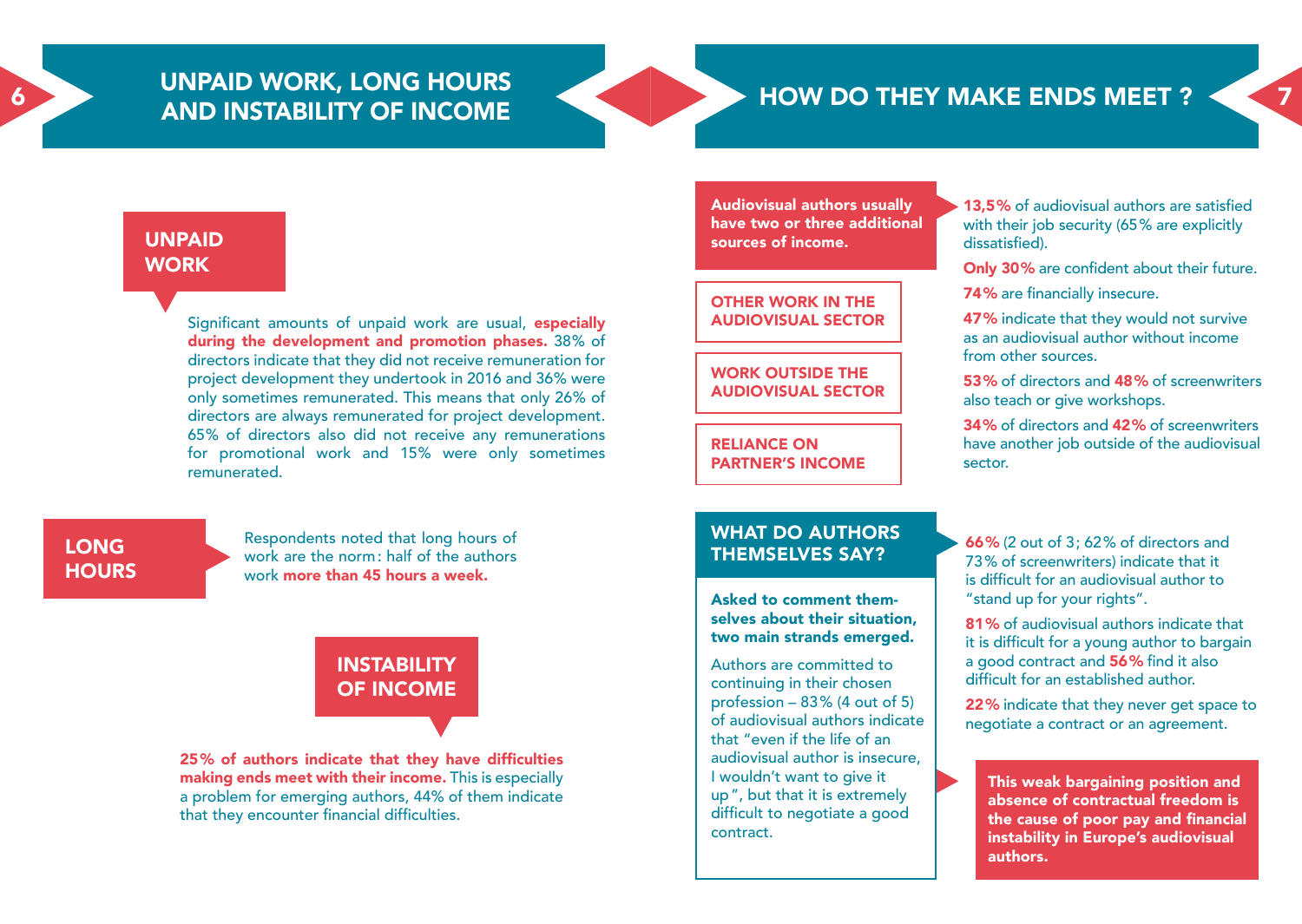## JOB PERCEPTION AND JOB SATISFACTION

8



## PROJECT PARTNERS



FERA Founded in 1980, the Federation of European Film Directors gathers 43 organisations from 33 countries. It speaks for approximately 20,000 European screen directors, representing their cultural, creative and economic interests at national and EU level. @Film\_directors



FSE The Federation of Screenwriters in Europe is a network of national and regional associations, guilds and unions of writers for the screen in Europe, created in June 2001. It comprises 25 members from 20 countries, representing more than 7,000 screenwriters in Europe. @ScreenwritersEU



cudes,